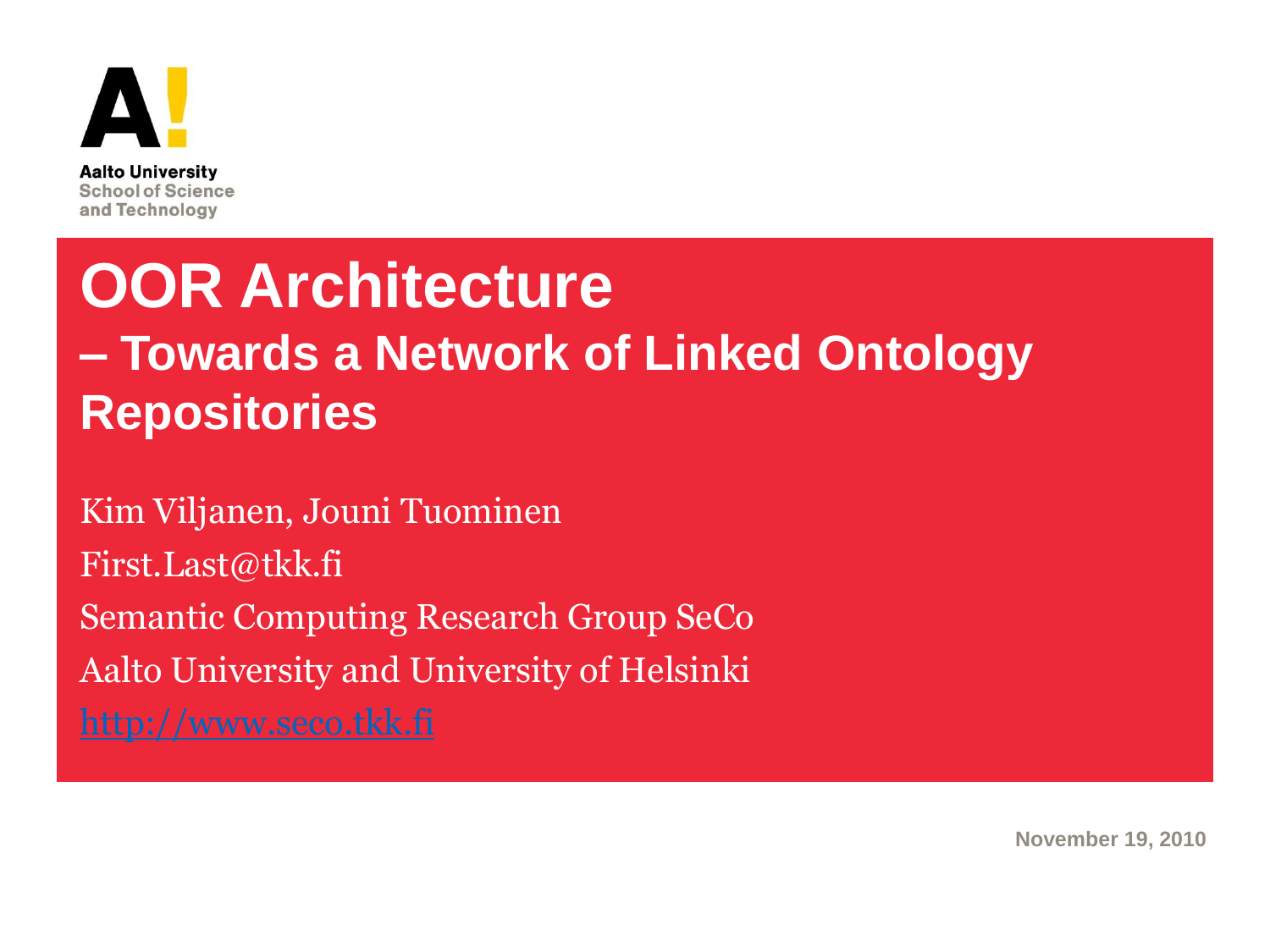# **Outline of the presentation**

- Our background
- Is there a "one-size fits all" OOR solution?
- Our suggestion for the OOR architecture
- What next?

• Please forgive us if some of the issues have been already discussed.

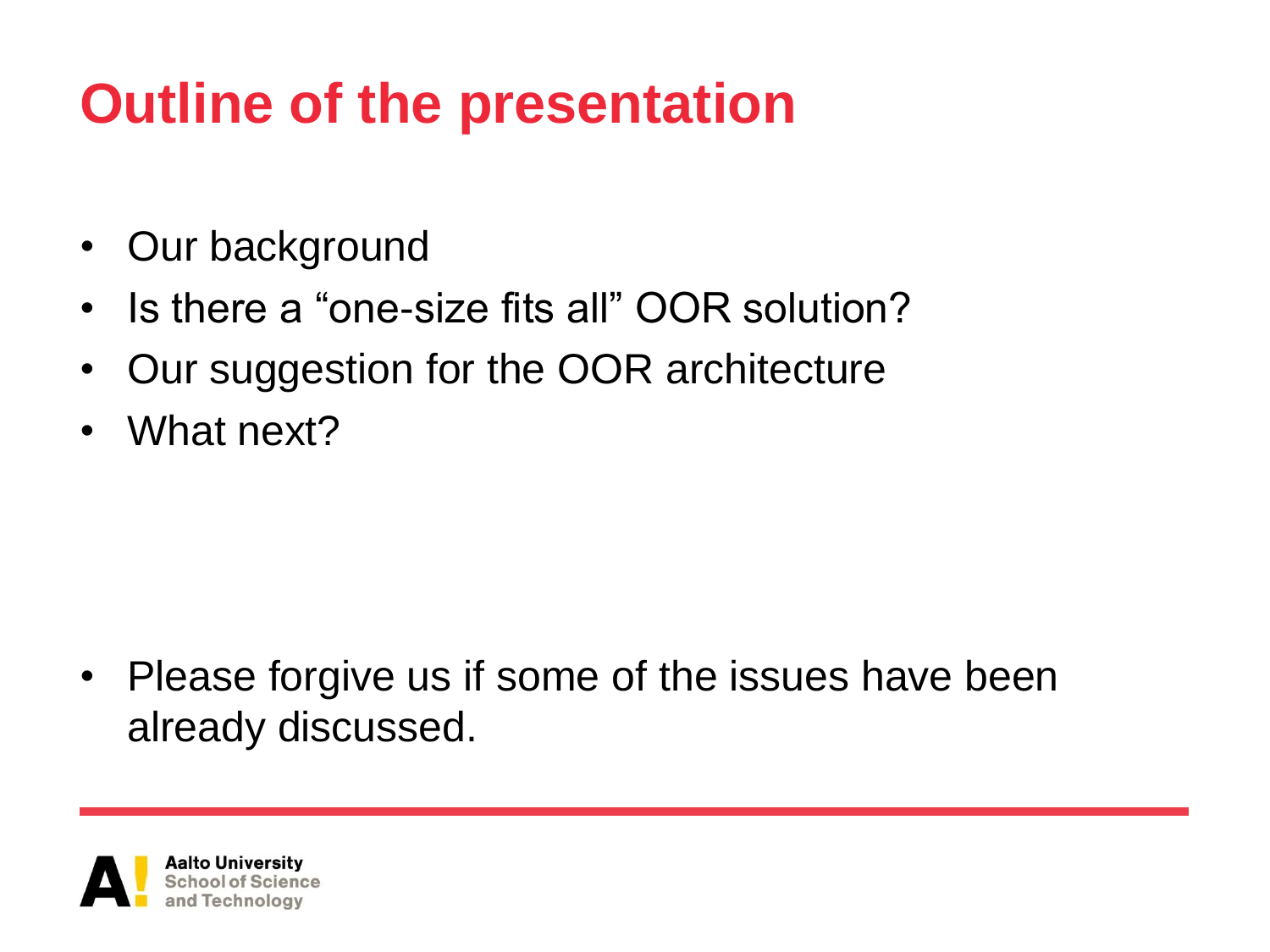# **Our (=SeCo) background**

- Semantic Computing Research Group (SeCo), <http://www.seco.tkk.fi/>
- Building a national semantic web infrastructure in Finland (FinnONTO), 2002-
- Running an ontology repository ONKI, 2008- ("production" use)
- Use cases we have been focusing on: annotating, ontology-based information retrieval, …
- Eero Hyvönen, Kim Viljanen, Jouni Tuominen and Katri Seppälä: [Building a National Semantic](http://www.seco.tkk.fi/publications/2008/hyvonen-et-al-building-2008.pdf) [Web Ontology](http://www.seco.tkk.fi/publications/2008/hyvonen-et-al-building-2008.pdf) and [Ontology](http://www.seco.tkk.fi/publications/2008/hyvonen-et-al-building-2008.pdf) [Service Infrastructure--The](http://www.seco.tkk.fi/publications/2008/hyvonen-et-al-building-2008.pdf) [FinnONTO](http://www.seco.tkk.fi/publications/2008/hyvonen-et-al-building-2008.pdf) [Approach](http://www.seco.tkk.fi/publications/2008/hyvonen-et-al-building-2008.pdf). *Proceedings of the European Semantic Web Conference ESWC 2008*.
- Kim Viljanen, Jouni Tuominen and Eero Hyvönen: [Ontology](http://www.seco.tkk.fi/publications/2009/viljanen-et-al-www.yso.fi-2009.pdf) [Libraries](http://www.seco.tkk.fi/publications/2009/viljanen-et-al-www.yso.fi-2009.pdf) [for Production](http://www.seco.tkk.fi/publications/2009/viljanen-et-al-www.yso.fi-2009.pdf) [Use: The Finnish](http://www.seco.tkk.fi/publications/2009/viljanen-et-al-www.yso.fi-2009.pdf) [Ontology](http://www.seco.tkk.fi/publications/2009/viljanen-et-al-www.yso.fi-2009.pdf) [Library](http://www.seco.tkk.fi/publications/2009/viljanen-et-al-www.yso.fi-2009.pdf) [Service ONKI.](http://www.seco.tkk.fi/publications/2009/viljanen-et-al-www.yso.fi-2009.pdf) *Proceedings of the European Semantic Web Conference ESWC 2009*.
- Kim Viljanen, Jouni Tuominen, Mikko Salonoja and Eero Hyvönen: [Linked](http://www.seco.tkk.fi/publications/2010/viljanen-et-al-onki-loos-2010.pdf) [Open](http://www.seco.tkk.fi/publications/2010/viljanen-et-al-onki-loos-2010.pdf) [Ontology](http://www.seco.tkk.fi/publications/2010/viljanen-et-al-onki-loos-2010.pdf) [Services.](http://www.seco.tkk.fi/publications/2010/viljanen-et-al-onki-loos-2010.pdf) *Workshop on Ontology Repositories and Editors for the Semantic Web (ORES 2010)*, ESWC 2010.
- For all publications, see:<http://www.seco.tkk.fi/services/onki/>

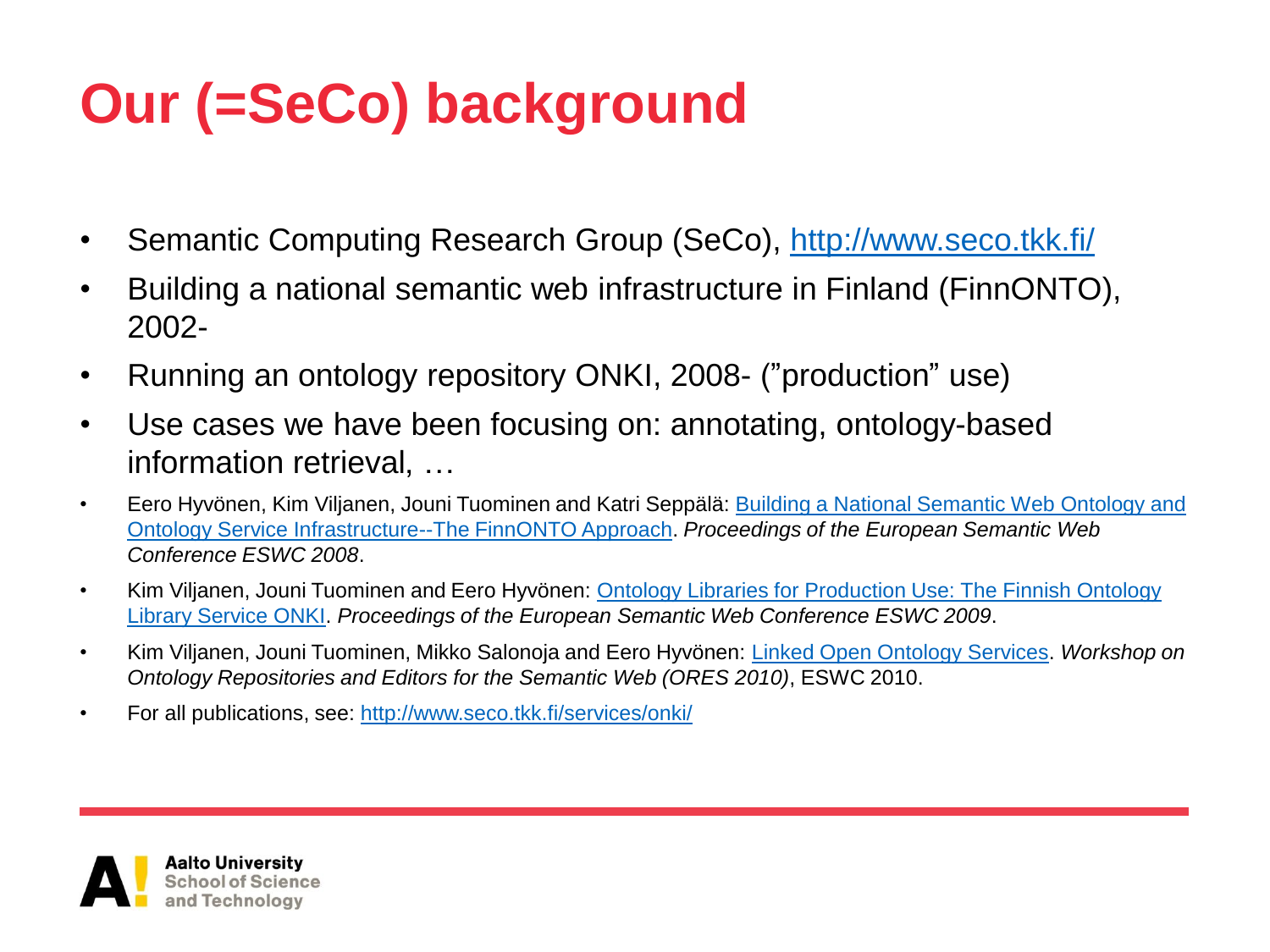### **What can we bring to the table?**

- Ideas and experience
	- Building a national semantic web infrastructure
	- Running an ontology repository, 2008- ("production" use)
	- "LOOS API" accessing distributed ontology repositories; implementing user-interfaces on top of the LOOS API
	- ONKI Selector widget
	- Implementations for different user-interfaces and ontology servers (generic "ONKI SKOS", geo ontology server, …)

– …

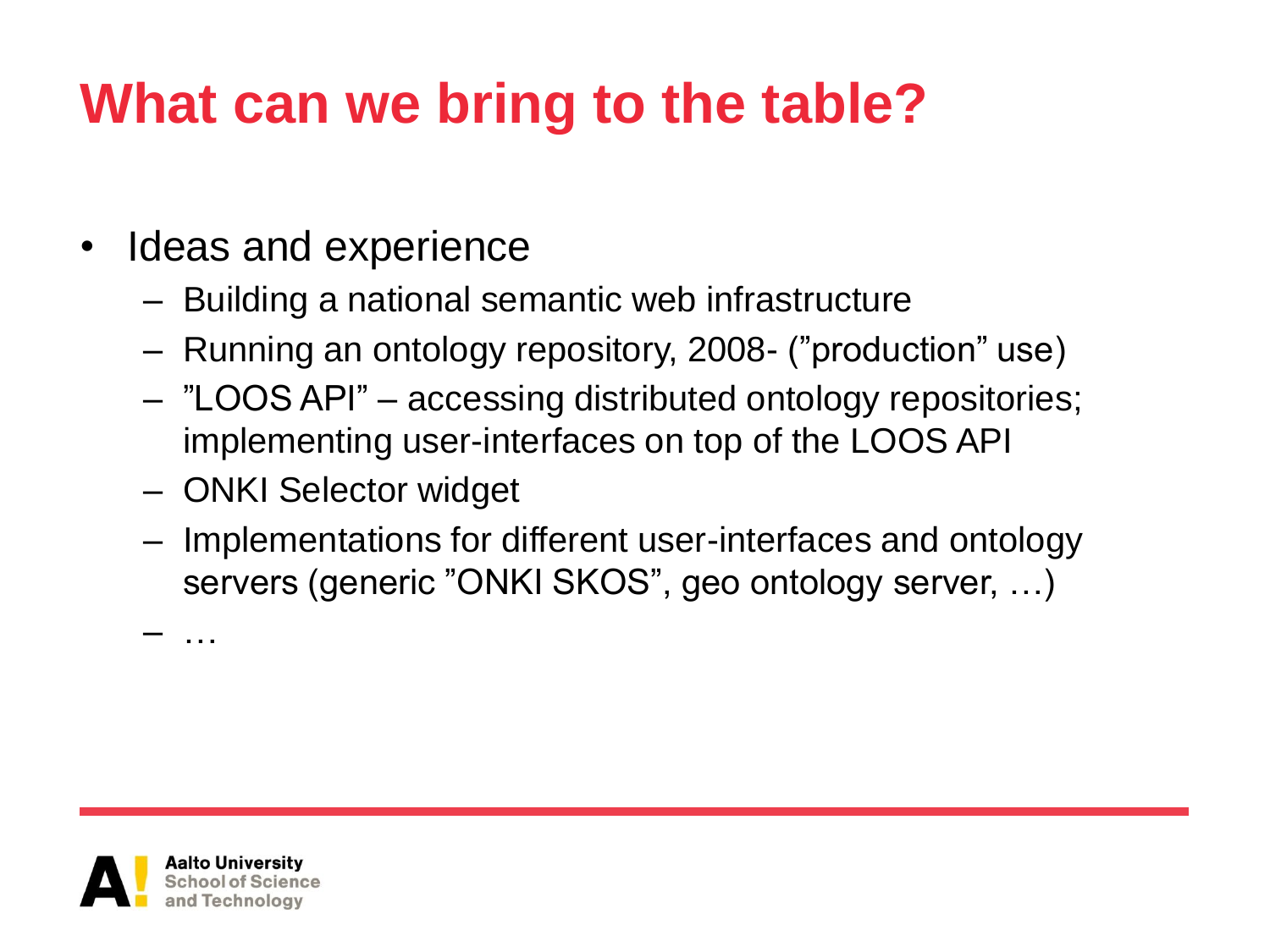| <b>ONKI</b><br>Ontologies and vocabularies                                                                                                                                      | <b>Instructions</b>                               | About<br>Feedback                                                                   | suomeksi på svenska in English                                                                                                | URI:                        |                                                             | http://www.yso.fi/onto/sapo/Ahlainen(1908-1971) | X                                |
|---------------------------------------------------------------------------------------------------------------------------------------------------------------------------------|---------------------------------------------------|-------------------------------------------------------------------------------------|-------------------------------------------------------------------------------------------------------------------------------|-----------------------------|-------------------------------------------------------------|-------------------------------------------------|----------------------------------|
| Ontologies and vocabularies <b>O</b><br>Finnish Ontology Library Service ONKI                                                                                                   |                                                   | <b>Search information faster</b>                                                    |                                                                                                                               | Share:                      | $+$ Share $+$ $\otimes$ $\frac{3}{2}$ $\uparrow$ $\uparrow$ |                                                 |                                  |
| Please begin by selecting an ontology or a vocabulary for<br>browsing. You can also search from all or specific ontologies<br>and vocabularies by using the search at the right |                                                   | Yleinen suom<br>Select your search<br>targets beforehand.<br>allä<br>Allmän tesauru | $\alpha$<br>Search for concept<br>$\boxed{\bullet}$ Clear<br><b>D</b><br>Language: en<br>Select ontologies and vocabularies * | 囨<br>⊡⊠⊡                    |                                                             | Merikarvia                                      | Satelliitti<br>Kartta<br>Hybridi |
| Search for ontology or vocabulary:                                                                                                                                              | 59 <sub>hits</sub>                                |                                                                                     |                                                                                                                               | ⊡<br>$\boxplus$             |                                                             |                                                 | E8<br>8                          |
| <b>Subject</b>                                                                                                                                                                  | AFO Ontology                                      |                                                                                     | $\bullet$                                                                                                                     |                             |                                                             |                                                 |                                  |
| 8 Upper                                                                                                                                                                         | $\bullet$                                         | Allmän tesaurus på svenska - Allärs                                                 |                                                                                                                               |                             |                                                             | Viitameri                                       |                                  |
| 12 Domain                                                                                                                                                                       | $\bullet$<br>$\triangleright$ Coordinate fetching |                                                                                     |                                                                                                                               |                             |                                                             |                                                 | Pomarkku                         |
| 5 Business<br>13 Cultural                                                                                                                                                       | $\bullet$<br>$\bullet$                            | ▶ Creative Commons Licenses                                                         | $\bullet$                                                                                                                     |                             |                                                             |                                                 |                                  |
| 5 Geography                                                                                                                                                                     | $\bullet$<br>DCMI Type Vocabulary                 |                                                                                     | $\bullet$                                                                                                                     |                             |                                                             |                                                 | 123                              |
| 10 Health                                                                                                                                                                       | $\bullet$                                         |                                                                                     |                                                                                                                               |                             |                                                             |                                                 | Noormarkku                       |
| 3 Nature<br>3 Public administration                                                                                                                                             | $\bullet$<br>Disaster ontology<br>$\bullet$       |                                                                                     | $\ddot{\mathbf{o}}$                                                                                                           |                             |                                                             |                                                 |                                  |
| <b>Structure</b>                                                                                                                                                                | ▶ Erityisryhmä-ontologia                          |                                                                                     |                                                                                                                               |                             |                                                             |                                                 | 23                               |
| 30 Class ontology                                                                                                                                                               | $\bullet$                                         | Finnish General Upper Ontology - YSO                                                | $\mathbf{o}$                                                                                                                  |                             |                                                             |                                                 | E8                               |
| 6 Instance ontology                                                                                                                                                             | $\bullet$                                         | Finnish Music Thesaurus - MUSA/CILLA                                                |                                                                                                                               |                             |                                                             |                                                 | Pori                             |
| 18 Advanced vocabulary                                                                                                                                                          | $\bullet$<br>$\blacktriangleright$ Iconclass      |                                                                                     |                                                                                                                               |                             |                                                             |                                                 |                                  |
| 5 Simple vocabulary                                                                                                                                                             | $\bullet$                                         | Integrated Public Sector Vocabulary - IPSV                                          | $\bullet$                                                                                                                     |                             |                                                             |                                                 | 11                               |
| Publishing status                                                                                                                                                               |                                                   | ▶ Julkishallinnon ontologia - JUHO                                                  | $\bullet$                                                                                                                     |                             |                                                             |                                                 | <b>Ulvila</b>                    |
| 30 Public ONKI-ontology<br>13 Development                                                                                                                                       | $\bullet$<br>▶ Kaunokki Ontology<br>$\bullet$     |                                                                                     | $\ddot{\mathbf{O}}$                                                                                                           | OWERED BY<br>Google         |                                                             | Viasvedenlahti                                  | E <sub>8</sub>                   |
| Own ONKI                                                                                                                                                                        | ▶ Kaunokki Thesaurus<br>ര                         |                                                                                     |                                                                                                                               |                             |                                                             | Luvia                                           | Karttatiedot @2010 Nakkilatöehdo |
|                                                                                                                                                                                 |                                                   |                                                                                     | Keywords:                                                                                                                     |                             |                                                             |                                                 |                                  |
|                                                                                                                                                                                 |                                                   |                                                                                     |                                                                                                                               | publica                     | en<br>$\checkmark$                                          | Open ONKI Browser                               |                                  |
|                                                                                                                                                                                 |                                                   |                                                                                     | Place of use:                                                                                                                 | KOKO Ontology               |                                                             |                                                 |                                  |
|                                                                                                                                                                                 |                                                   |                                                                                     |                                                                                                                               | publication guides          |                                                             |                                                 |                                  |
|                                                                                                                                                                                 |                                                   |                                                                                     |                                                                                                                               | publications                | ∨<br>en                                                     | Open ONKI Browser                               |                                  |
|                                                                                                                                                                                 |                                                   |                                                                                     |                                                                                                                               |                             |                                                             |                                                 |                                  |
| <b>Ontology browser</b>                                                                                                                                                         | Information about the ontology                    |                                                                                     |                                                                                                                               |                             | Language English                                            |                                                 |                                  |
| <b>Concept Search</b>                                                                                                                                                           |                                                   | <b>Acetylene</b>                                                                    |                                                                                                                               |                             |                                                             |                                                 |                                  |
| 0-9 A B C D E F G H I J K L M N O P Q R S T U V<br><u>W X Y Z Å Ä Ö [All]</u>                                                                                                   |                                                   |                                                                                     | URI: http://www.yso.fi/onto/unspsc/C15111506                                                                                  |                             |                                                             |                                                 |                                  |
|                                                                                                                                                                                 |                                                   | <b>Context</b>                                                                      |                                                                                                                               | <b>Properties</b>           |                                                             |                                                 |                                  |
| Abaca fibers<br>Abacavir sulfate                                                                                                                                                | $\blacktriangle$                                  | <b>UNSPSC</b>                                                                       |                                                                                                                               | Label (en): Acetylene       |                                                             |                                                 |                                  |
| <b>Abacus or counting frames</b>                                                                                                                                                |                                                   | └Raw materials                                                                      | └ Fuels and Fuel Additives and Lubricants and Anti corrosive                                                                  | Label (fi): Asetyleeni      |                                                             |                                                 |                                  |
| Abciximab                                                                                                                                                                       |                                                   | <b>Materials</b>                                                                    |                                                                                                                               |                             |                                                             |                                                 |                                  |
| <b>Abdominal binders</b>                                                                                                                                                        |                                                   | └ Gaseous fuels and additives                                                       |                                                                                                                               | Broader term: Gaseous fuels |                                                             |                                                 |                                  |
| <b>Abdominal retractors</b>                                                                                                                                                     |                                                   | └ Gaseous fuels                                                                     | LAcetylene Show 9 coordinate concepts                                                                                         |                             |                                                             |                                                 |                                  |
| Abrasion resistant castable                                                                                                                                                     |                                                   |                                                                                     |                                                                                                                               |                             |                                                             |                                                 |                                  |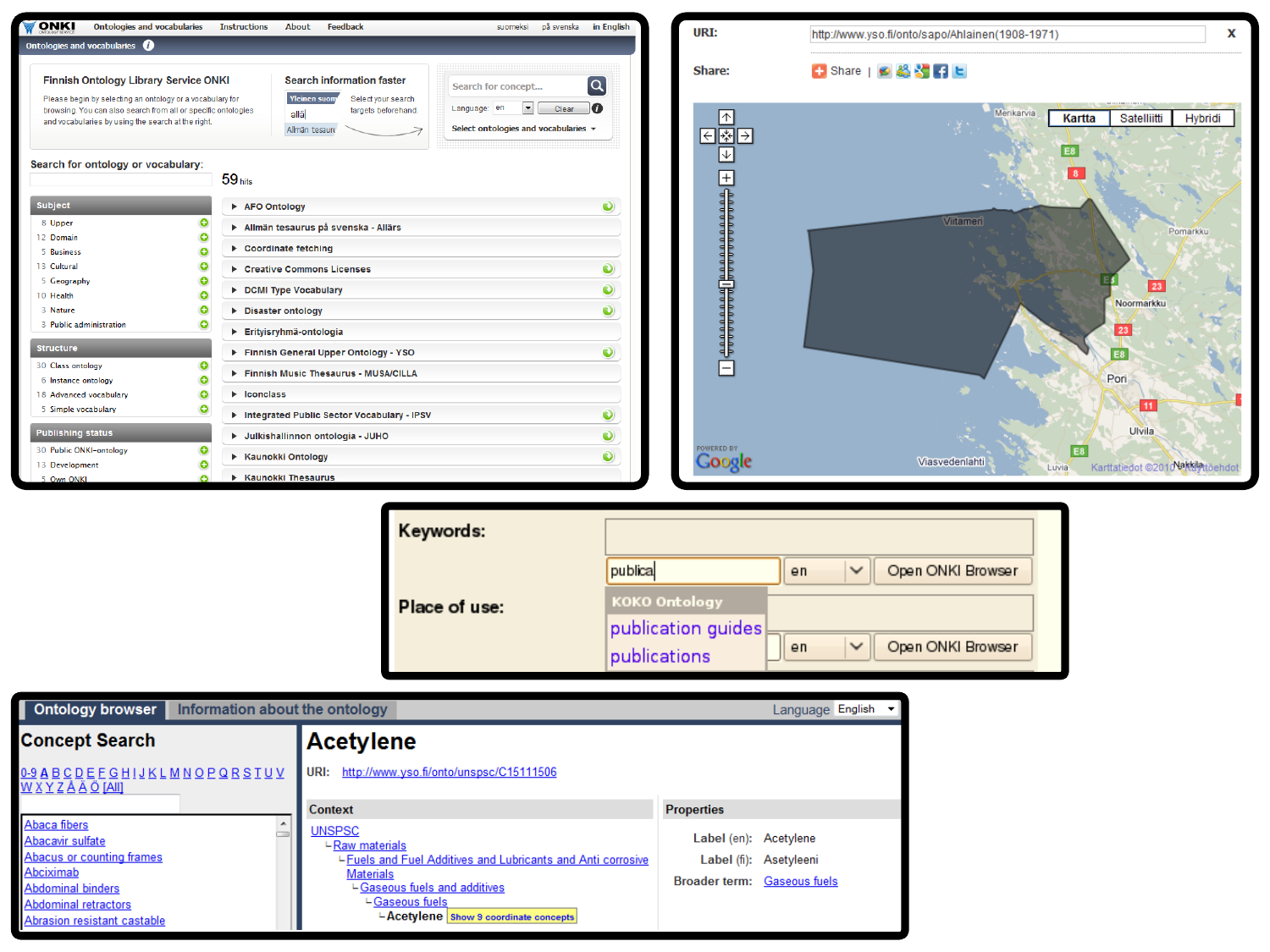## **Why we want to participate in OOR**

- Sharing and developing best practices
	- APIs, specifications
	- Tools, components
- Improving our national ontology repository ONKI with content from international ontology repositories
- Networking and building a global community
- Benchmarking our work

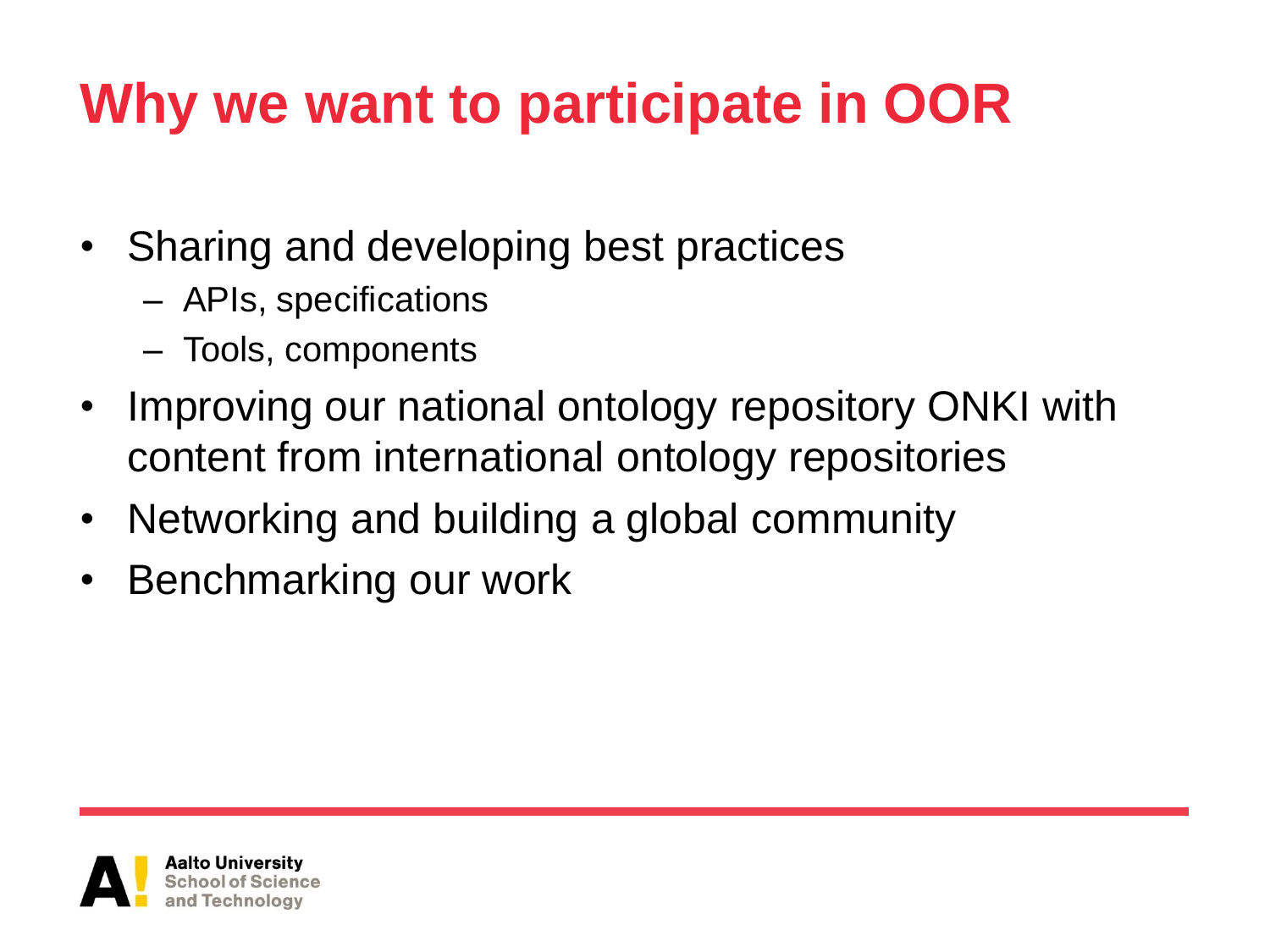# **There is no "one-size fits all" solution**

- Different use cases
	- metadata creators ("annotators")
	- end-users that benefit from ontologies in e.g. information retrieval
	- ontology developers
	- developers of ontology-enhanced applications

– …

- Users with different background skills
	- non-expert library customers vs. subject specialists
- Different types of ontologies need for different kind of user interfaces
	- E.g. thesaurus-like concept ontology vs. geographical ontologies
- Different kinds of ontology service providers
	- E.g. corporate internal use vs. public service
- $\Rightarrow$  Is it possible to implement a single OOR server that addresses these needs? (and needs that we don't know)

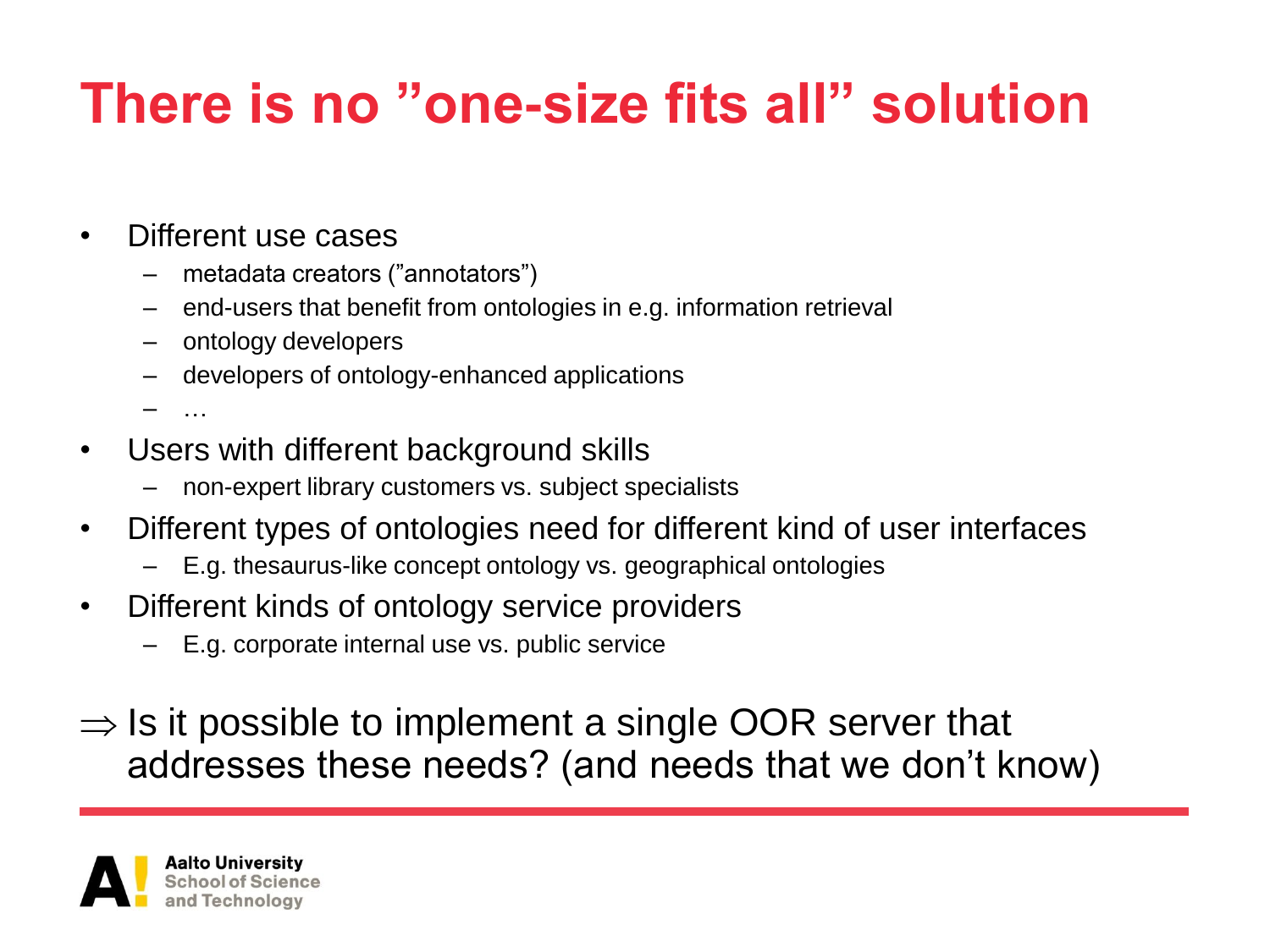**Status now: non-interlinked repositories** addressing different needs => What could we do together?



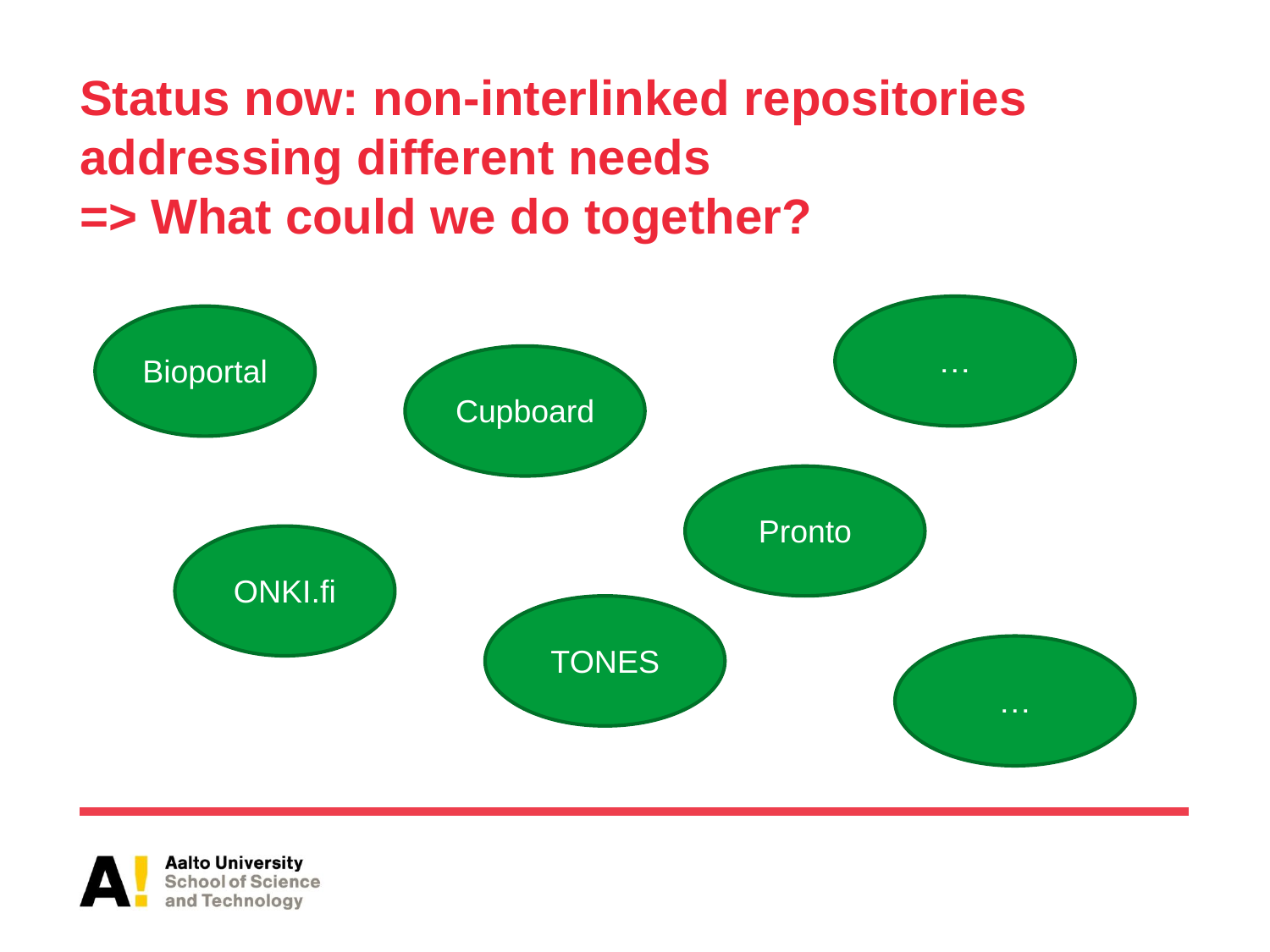### **OOR = Connecting repositories**



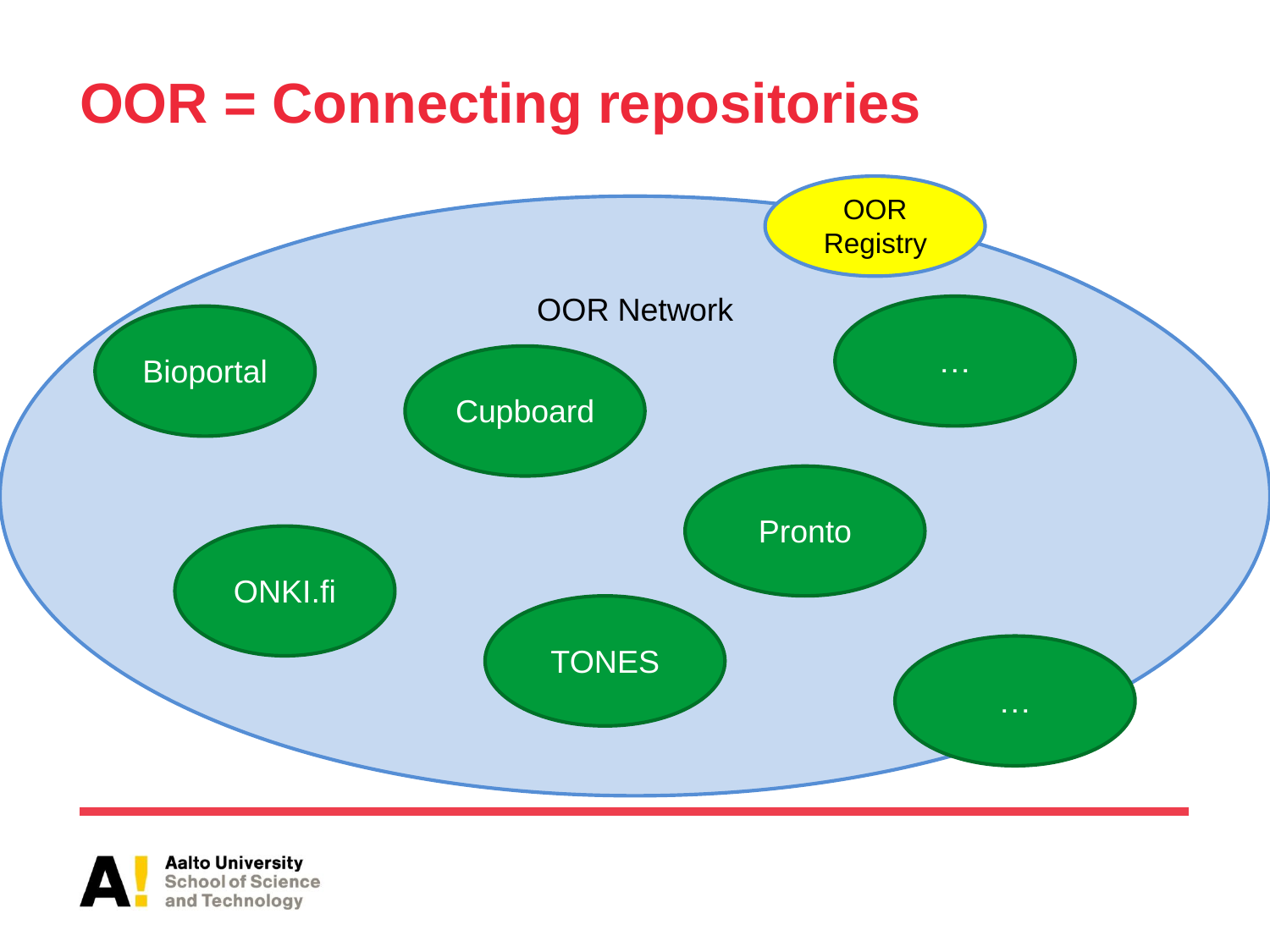#### **OOR Architecture: P2P**



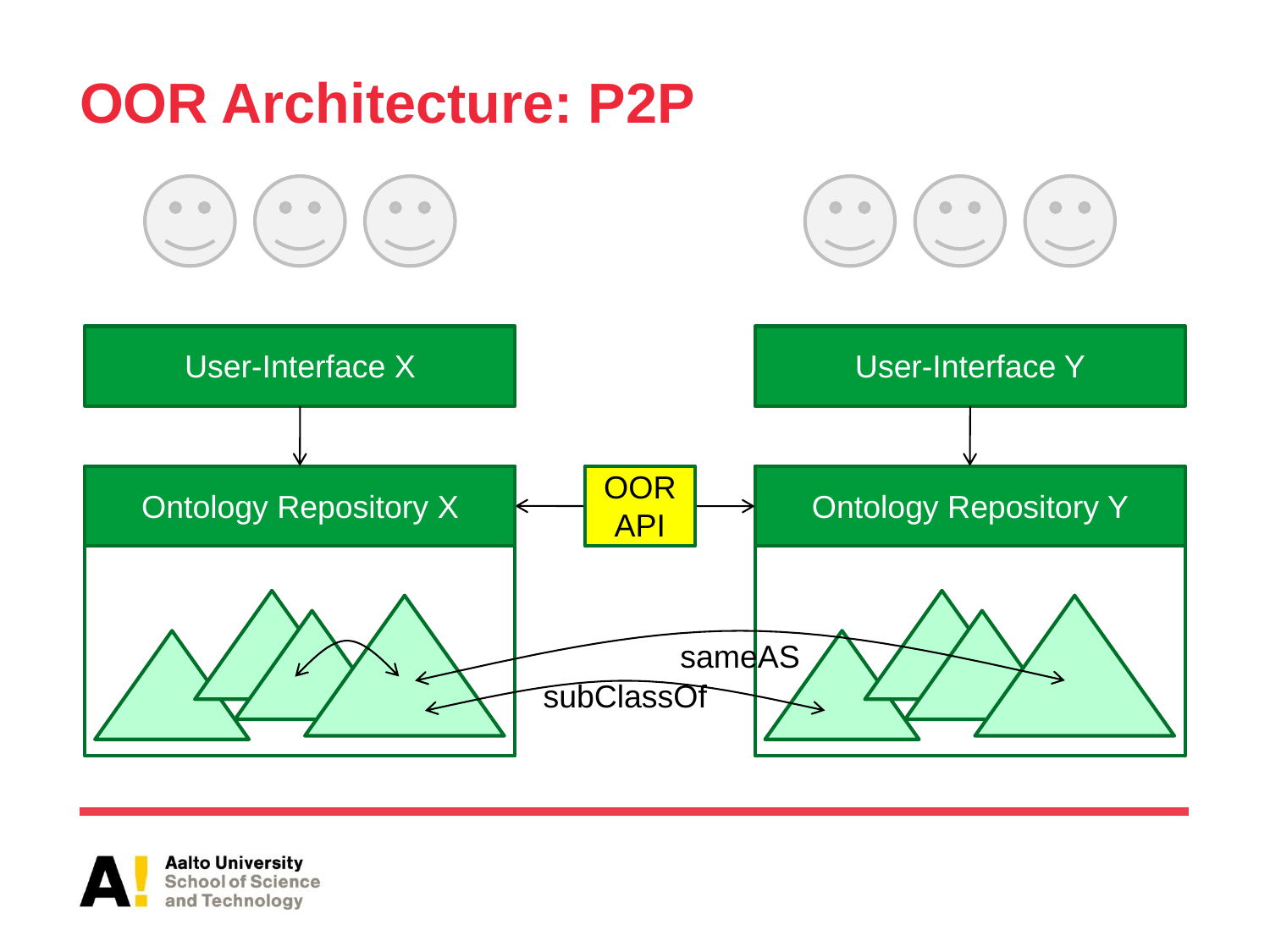#### **OOR Architecture: Global**



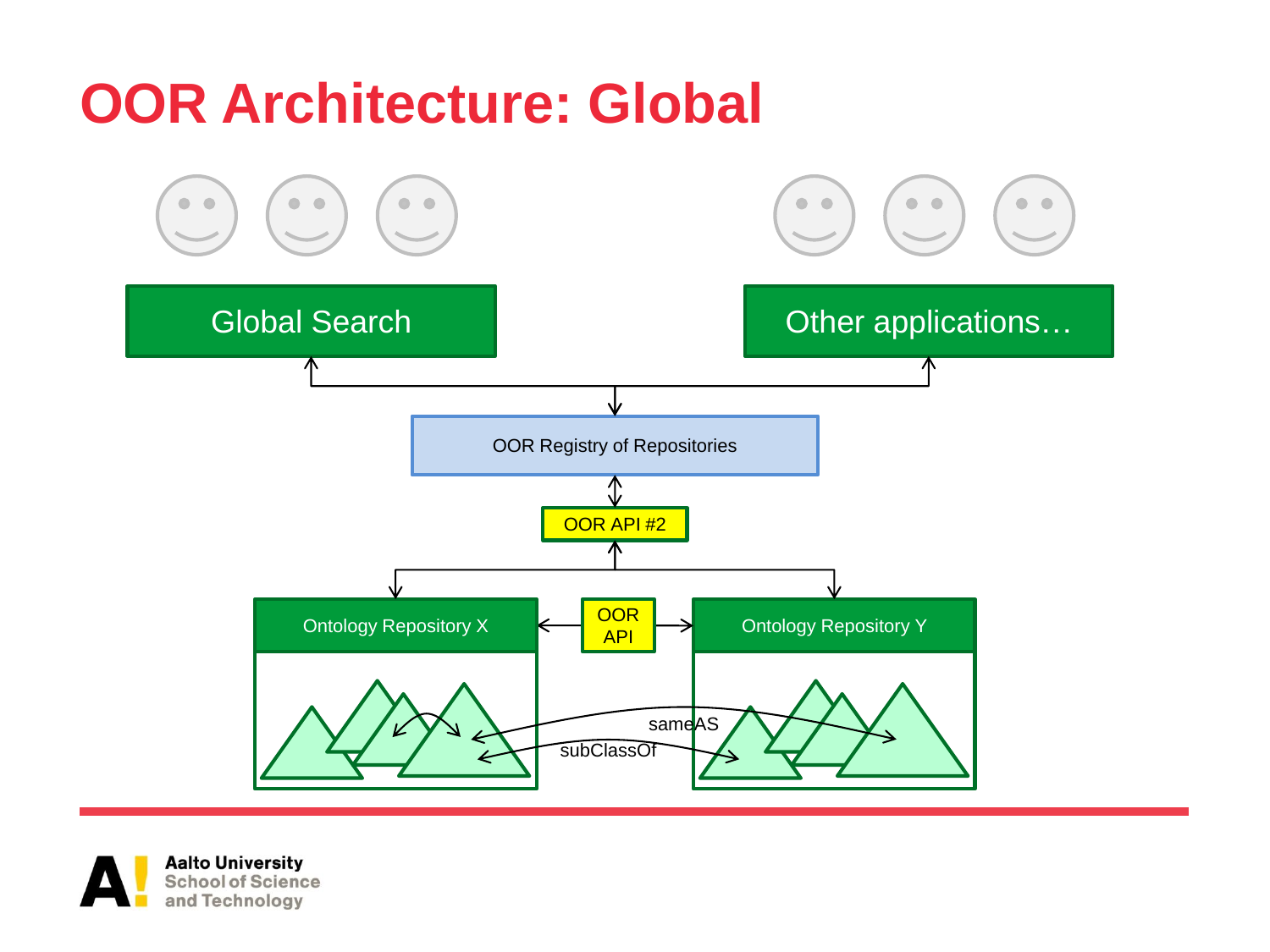# **So what should the OOR APIs be?**

- There could be e.g. following APIs:
	- OOR Content get the content of a specific concept/ontology/repository
	- OOR Search keyword search for concepts, ontologies/repository
	- OOR Update update concepts/ontologies/repository
	- OOR Network inter-repository content sharing, e.g. indexes
- API design principles
	- **As simple as possible**
		- let the OOR implementators choose which functionalities they will implement
		- do not require to implement all APIs
	- **Support many technical solutions**
		- E.g., REST, Linked Data, Web Service, SPARQL…
		- Clients/backends may be implemented e.g. with Java, PHP, Python, JavaScript…
	- **A test suite for each API is needed**
		- To help API implementators validate that their API implementation works correctly
		- E.g. implementing OOR API to your existing Ontology Repository or your CMS

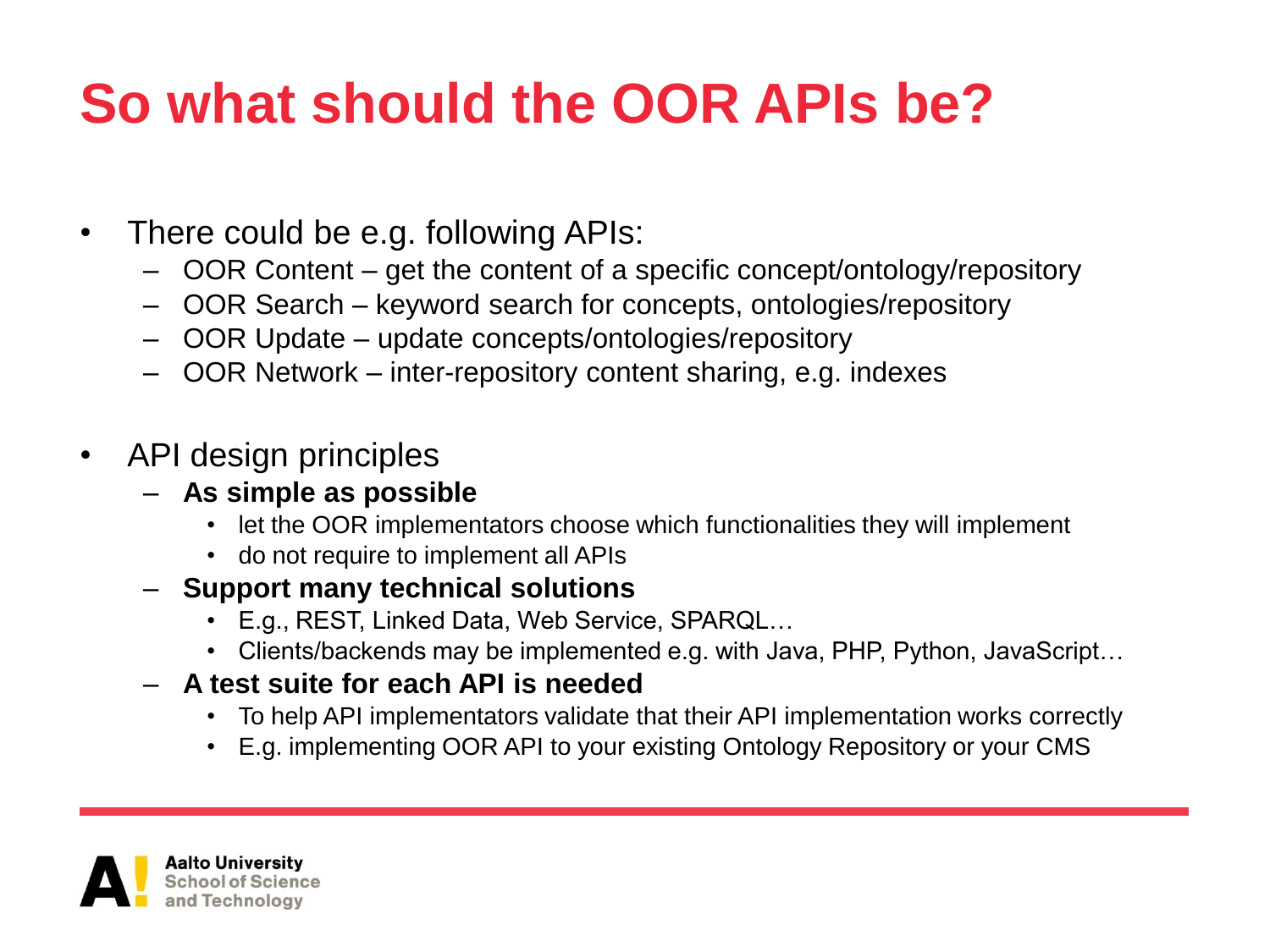### **LOOS API as an example**

- search(query): supports keyword, type, etc.
- getLabels(conceptURI)
- getEquivalentConcepts(conceptURI)
- getConceptHierarchy(conceptURI)
- getOntologyOverview(ontologyURI)

• …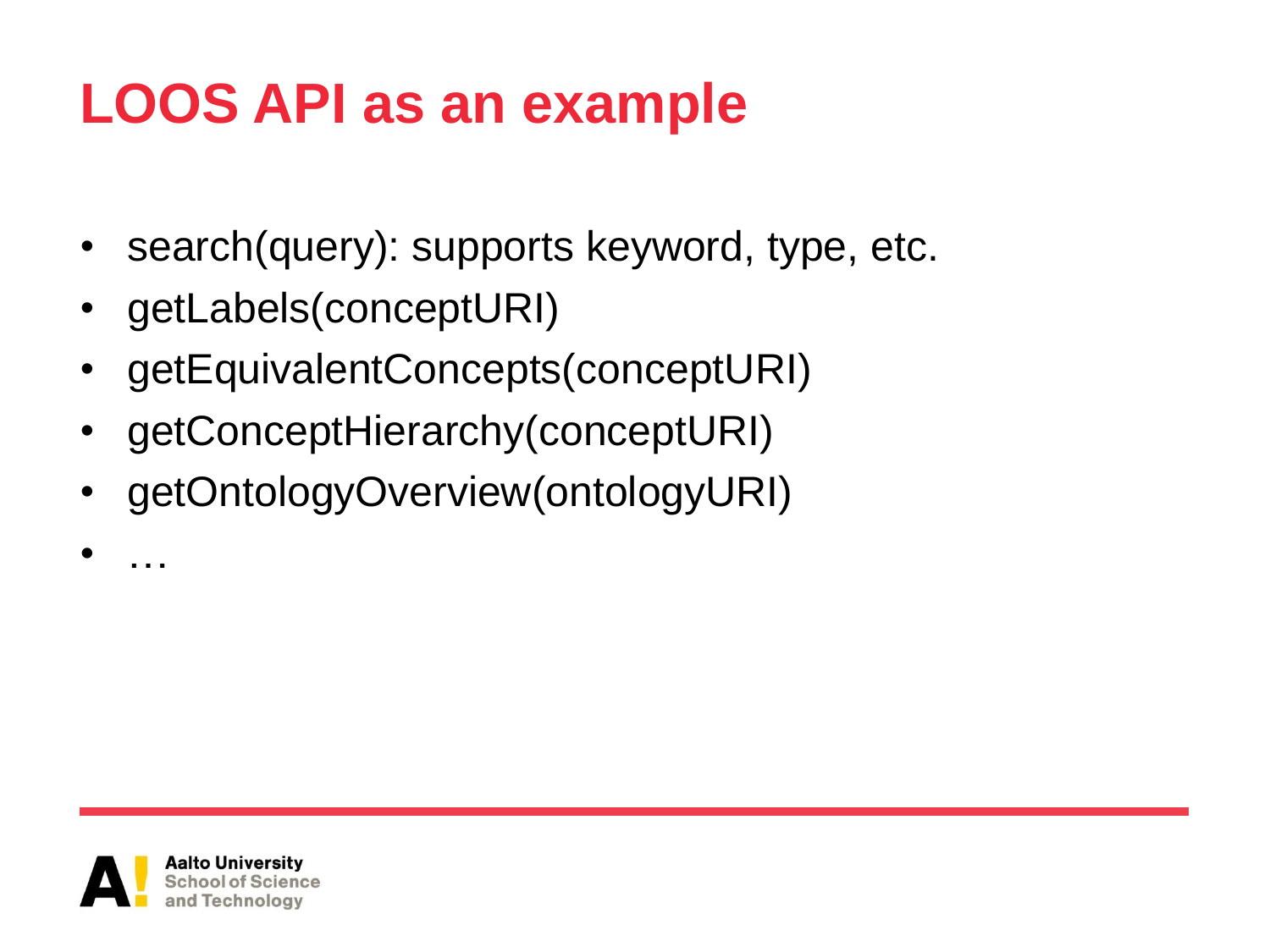# **What next?**

- Focus on APIs
	- Define APIs
	- Create test suites & baseline implementations
- Focus on enabling an ecosystem of Ontology Repositories (not on doing everything by ourselves)
	- Make a one-slide presentation on what are the benefits of joining the OOR network
	- Write a guide on implementing OOR compatible servers
		- In the spirit of Bizer et al. How to Publish Linked Data on the Web
	- Should we organize a ESWC 2011 workshop on OOR?